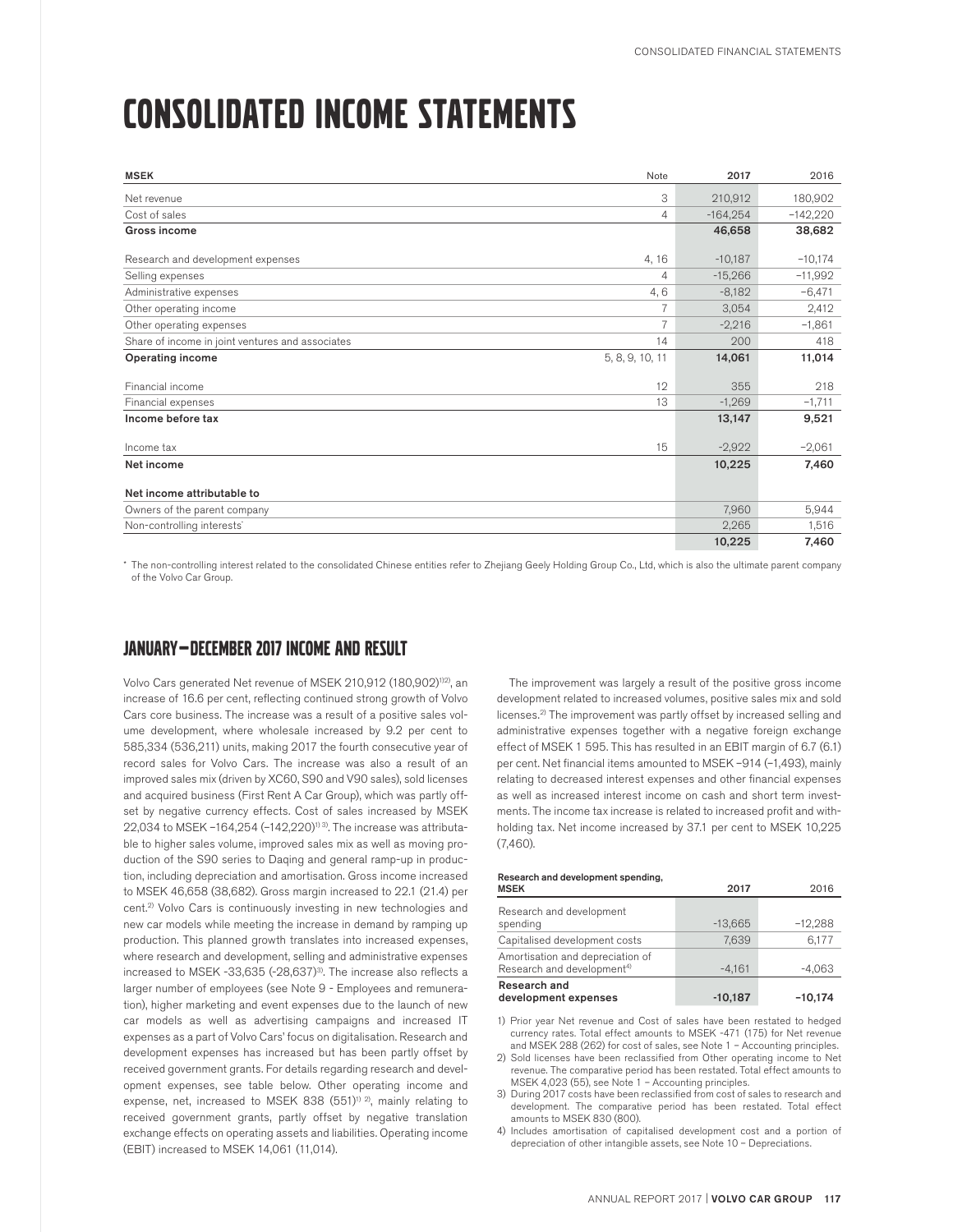## CONSOLIDATED COMPREHENSIVE INCOME

| <b>MSEK</b><br>Note                                                                  | 2017   | 2016     |
|--------------------------------------------------------------------------------------|--------|----------|
| Net income for the year                                                              | 10,225 | 7,460    |
|                                                                                      |        |          |
| Other comprehensive income                                                           |        |          |
| Items that will not be reclassified subsequently to income statement:                |        |          |
| Remeasurements of provisions for post-employment benefits                            | $-422$ | $-1,422$ |
| Tax on items that will not be reclassified to income statement                       | 62     | 265      |
|                                                                                      |        |          |
| Items that may be reclassified subsequently to income statement:                     |        |          |
| Translation difference on foreign operations                                         | $-318$ | 514      |
| Translation difference of hedge instruments of net investments in foreign operations | $-121$ | $-159$   |
| 23<br>Change in cash flow hedge                                                      | 4,453  | $-3,941$ |
| Tax on items that may be reclassified to income statement                            | $-953$ | 902      |
| Other comprehensive income, net of income tax                                        | 2,701  | $-3,841$ |
| Total comprehensive income for the year                                              | 12,926 | 3,619    |
|                                                                                      |        |          |
| Total comprehensive income attributable to                                           |        |          |
| Owners of the parent company                                                         | 10,777 | 2,070    |
| Non-controlling interests                                                            | 2,149  | 1,549    |
|                                                                                      | 12,926 | 3,619    |

#### NET FINANCIAL POSITION AND LIQUIDITY

Cash flow from operating and investing activities amounted to MSEK -3,800 (6,515). Cash flow from operating activities amounted to MSEK 24,530 (26,861). The change is due to an increased operating income amounting to MSEK 14,061 (11,014), adjusting for depreciation and amortisation, an additional MSEK 12,098 (10,527) was contributed. A positive change in working capital contributed with MSEK 2,816 (7,656) which was offset by income tax paid of MSEK -3,471 (-1,705). The positive effect in working capital is mainly related to increased accounts payables, primarily due to increased production volume. Furthermore, there are positive cash flow effects from provisions and other working capital assets and liabilities, partly offset by negative effects from inventory and accounts receivables. The change in inventory is due to production related seasonality, product mix and ramp-up of production in Daqing. The change in accounts receivables is explained by increased sales.

Cash flow from investing activities amounted to MSEK –28,330 (–20,346). Investments in tangible assets amounted to MSEK –16,634 (–12,669), following the ongoing construction of the US plant and special tool investments related to new car models, such as the new XC60 and XC40. Investments in intangible assets amounted to MSEK –9,651 (–6,394) as a result of continuous investments in new and upcoming car models and new technology. Investments in shares and participations amounted to MSEK -2,081 (-1,280) primarily attributable to the 2,838 MSEK investment in Lynk & Co Investment Co., Ltd.

Cash flow from financing activities amounted to MSEK 1,333 (5,792). The change is mainly attributable to proceeds from bond issuance of MSEK 4,914 (7,579), withdrawal of credit facilities of MSEK 1,291 (1,696) and matured marketable securities of net MSEK 785 (–1,189). The positive change in financing activities was partly offset by repayment of liabilities to credit institutions of MSEK –3,658 (–7,634) and dividends paid of MSEK –2,188 (–). Cash and cash equivalents including marketable securities decreased to MSEK 39,394 (43,373). Net cash decreased to MSEK -12,513 (-18,873). Including undrawn credit facilities of MSEK 15,203 (6,305), liquidity is at MSEK 54,597 (49,678).

Total equity increased by MSEK 11,350 to MSEK 54,660 (43,310), resulting in an equity ratio of 28.7 (26.8) per cent. The change is attributable to the positive net income of MSEK 10,225 and positive effects in other comprehensive income. The latter is related to change in cash flow hedge reserve of MSEK 3,473 mainly due to fluctuations in dollar, partly offset by negative translation effect of net investments in foreign operations, including hedges, of MSEK -412 and remeasurement of post-employment benefits of MSEK -360. The acquisition of Polestar increased the non-controlling interest with 631 MSEK. A dividend of MSEK -2,188 has been paid to the shareholders, whereof MSEK 65 was distributed to the holders of preference shares.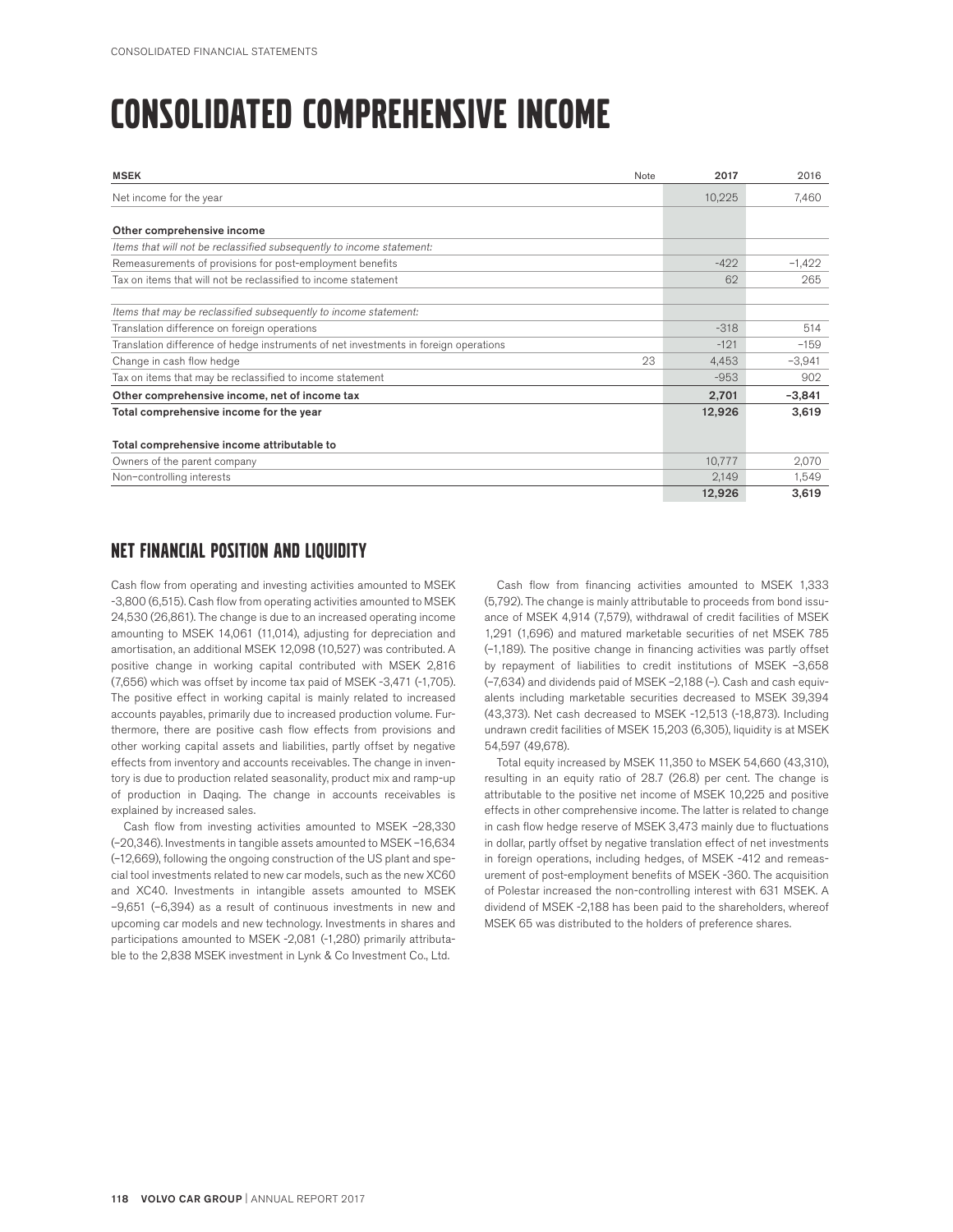# CONSOLIDATED BALANCE SHEETS

| <b>MSEK</b>                                         | Note   | Dec 31, 2017 | Dec 31, 2016 |
|-----------------------------------------------------|--------|--------------|--------------|
| <b>ASSETS</b>                                       |        |              |              |
| Non-current assets                                  |        |              |              |
| Intangible assets                                   | 16     | 29,157       | 25,368       |
| Property, plant and equipment                       | 8, 17  | 55,245       | 45,468       |
| Assets held under operating leases                  | 8, 17  | 2,577        | 2,483        |
| Receivables on parent company                       |        | 54           | 54           |
| Investments in joint ventures and associates        | 14     | 5,480        | 2,498        |
| Other long-term securities holdings                 |        | 80           | 79           |
| Deferred tax assets                                 | 15     | 4,558        | 4,112        |
| Other non-current assets                            | 18     | 3,704        | 2,013        |
| Total non-current assets                            |        | 100,855      | 82,075       |
| <b>Current assets</b>                               |        |              |              |
| Inventories                                         | 19     | 30,655       | 21,198       |
| Accounts receivable                                 | 5,20   | 10,832       | 8,717        |
| Current tax assets                                  |        | 463          | 293          |
| Other current assets                                | 20     | 7,955        | 5,757        |
| Marketable securities                               | 22     | 3,992        | 4,738        |
| Cash and cash equivalents                           | 22     | 35,402       | 38,635       |
| <b>Total current assets</b>                         |        | 89,309       | 79,338       |
| <b>TOTAL ASSETS</b>                                 |        | 190,164      | 161,413      |
|                                                     |        |              |              |
| <b>EQUITY &amp; LIABILITIES</b>                     |        |              |              |
| Equity                                              | 23     |              |              |
| Equity attributable to owners of the parent company |        | 48.729       | 39.536       |
| Non-controlling interests                           |        | 5,931        | 3,774        |
| <b>Total equity</b>                                 |        | 54,660       | 43,310       |
|                                                     |        |              |              |
| <b>Non-current liabilities</b>                      |        |              |              |
| Provisions for post-employment benefits             | 24     | 6,525        | 6,348        |
| Deferred tax liabilities                            | 15     | 1,977        | 1,209        |
| Other non-current provisions                        | 25     | 7,600        | 6,995        |
| Liabilities to credit institutions                  | 26     | 6,622        | 13,910       |
| <b>Bonds</b>                                        | 21, 26 | 12,735       | 7,699        |
| Other non-current liabilities                       | 5,26   | 3,660        | 5,818        |
| <b>Total non-current liabilities</b>                |        | 39,119       | 41,979       |
|                                                     |        |              |              |
| <b>Current liabilities</b>                          |        |              |              |
| Current provisions                                  | 25     | 19.084       | 15,371       |
| Liabilities to credit institutions                  | 26     | 7,426        | 2,813        |
| Advance payments from customers                     |        | 657          | 652          |
| Accounts payable                                    | 5      | 38,536       | 30,508       |
| Current tax liabilities                             |        | 1,380        | 626          |
| Other current liabilities                           | 27     | 29,302       | 26,154       |
| <b>Total current liabilities</b>                    |        | 96,385       | 76,124       |
| <b>TOTAL EQUITY &amp; LIABILITIES</b>               |        | 190,164      | 161,413      |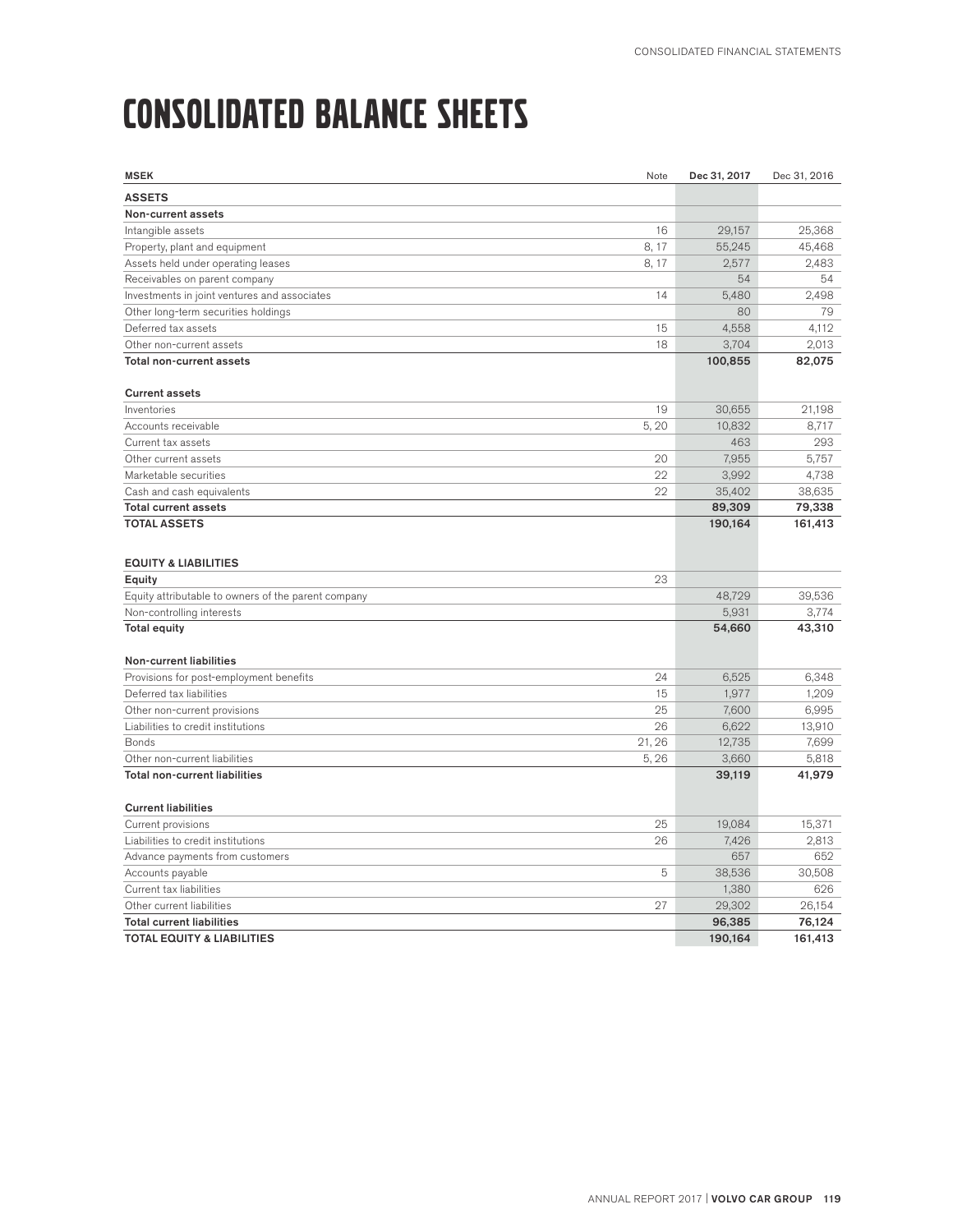### CHANGES IN CONSOLIDATED EQUITY

| <b>MSEK</b>                                                                             | Share<br>capital <sup>1)</sup> | Share<br>premium         | Other<br>contributed<br>capital | Currency<br>translation<br>reserve | Other<br>reserves <sup>2</sup> | Retained<br>earnings     | Attributable<br>to owners of<br>the parent | Non-<br>controlling<br>interests | Total    |
|-----------------------------------------------------------------------------------------|--------------------------------|--------------------------|---------------------------------|------------------------------------|--------------------------------|--------------------------|--------------------------------------------|----------------------------------|----------|
| Balance at January 1, 2016                                                              |                                | 6,509                    | 8,034                           | $-319$                             | 871                            | 17,455                   | 32,550                                     | 2,085                            | 34,635   |
| Net income for the year                                                                 |                                |                          |                                 |                                    |                                | 5,944                    | 5,944                                      | 1,516                            | 7,460    |
| Other comprehensive income                                                              |                                |                          |                                 |                                    |                                |                          |                                            |                                  |          |
| Remeasurements of provision for                                                         |                                |                          |                                 |                                    |                                |                          |                                            |                                  |          |
| post-employment benefits                                                                |                                |                          |                                 |                                    |                                | $-1,422$                 | $-1,422$                                   |                                  | $-1,422$ |
| Translation difference on foreign operations                                            |                                |                          |                                 | 481                                |                                |                          | 481                                        | 33                               | 514      |
| Translation difference of hedge instruments<br>of net investments in foreign operations |                                |                          |                                 | $-159$                             |                                |                          | $-159$                                     | $\overline{\phantom{a}}$         | $-159$   |
| Change in cash flow hedge, recognised<br>in other comprehensive income                  |                                |                          |                                 |                                    | $-3,941$                       |                          | $-3,941$                                   |                                  | $-3,941$ |
| Tax attributable to items recognised in<br>other comprehensive income                   |                                |                          |                                 | 35                                 | 867                            | 265                      | 1,167                                      | $\overline{\phantom{0}}$         | 1,167    |
| Other comprehensive income                                                              |                                |                          |                                 | 357                                | $-3.074$                       | $-1.157$                 | $-3.874$                                   | 33                               | $-3,841$ |
| Total comprehensive income                                                              |                                |                          |                                 | 357                                | $-3,074$                       | 4,787                    | 2,070                                      | 1,549                            | 3,619    |
| <b>Transactions with owners</b>                                                         |                                |                          |                                 |                                    |                                |                          |                                            |                                  |          |
| Acquisition of non-controlling interest <sup>3)</sup>                                   |                                |                          |                                 |                                    |                                |                          |                                            | 140                              | 140      |
| Bonus issue                                                                             | 50                             | $\overline{\phantom{0}}$ |                                 |                                    |                                | $-50$                    |                                            |                                  |          |
| New issue of preference shares <sup>4)</sup>                                            | $\mathbf{1}$                   | 4,915                    |                                 |                                    |                                | $\overline{\phantom{0}}$ | 4,916                                      |                                  | 4,916    |
| <b>Transactions with owners</b>                                                         | 51                             | 4,915                    |                                 |                                    |                                | $-50$                    | 4,916                                      | 140                              | 5,056    |
| Balance at December 31, 2016                                                            | 51                             | 11,424                   | 8,034                           | 38                                 | $-2,203$                       | 22,192                   | 39,536                                     | 3,774                            | 43,310   |
| Net income for the year                                                                 |                                |                          |                                 |                                    |                                | 7,960                    | 7,960                                      | 2,265                            | 10,225   |
| Other comprehensive income                                                              |                                |                          |                                 |                                    |                                |                          |                                            |                                  |          |
| Remeasurements of provision<br>for post-employment benefits                             |                                |                          |                                 |                                    |                                | $-422$                   | $-422$                                     | $\overline{\phantom{a}}$         | $-422$   |
| Translation difference on foreign operations                                            | $\overline{\phantom{0}}$       |                          |                                 | $-202$                             |                                |                          | $-202$                                     | $-116$                           | $-318$   |
| Translation difference of hedge instruments<br>of net investments in foreign operations |                                |                          |                                 | $-121$                             |                                |                          | $-121$                                     |                                  | $-121$   |
| Change in cash flow hedge, recognised<br>in other comprehensive income                  |                                |                          |                                 |                                    | 4,453                          |                          | 4.453                                      |                                  | 4,453    |
| Tax attributable to items recognised                                                    |                                |                          |                                 |                                    |                                |                          |                                            |                                  |          |
| in other comprehensive income                                                           |                                |                          |                                 | 27                                 | $-980$                         | 62                       | $-891$                                     |                                  | $-891$   |
| Other comprehensive income                                                              | $\overline{\phantom{0}}$       | -                        | -                               | $-296$                             | 3,473                          | $-360$                   | 2,817                                      | $-116$                           | 2,701    |
| Total comprehensive income                                                              |                                |                          |                                 | $-296$                             | 3,473                          | 7,600                    | 10,777                                     | 2,149                            | 12,926   |
| <b>Transactions with owners</b>                                                         |                                |                          |                                 |                                    |                                |                          |                                            |                                  |          |
| Capital contribution from non-controlling<br>interest <sup>4)</sup> <sup>5)</sup>       |                                |                          |                                 |                                    |                                |                          |                                            | 631                              | 631      |
| Issue of preference shares <sup>4)</sup>                                                |                                | $-19$                    | $\overline{\phantom{0}}$        | $\overline{\phantom{0}}$           | $\overline{\phantom{0}}$       |                          | $-19$                                      |                                  | $-19$    |
| Dividend to shareholders <sup>6)</sup>                                                  |                                |                          |                                 |                                    |                                | $-1,565$                 | $-1,565$                                   | $-623$                           | $-2,188$ |
| <b>Transactions with owners</b>                                                         | $\overline{\phantom{0}}$       | $-19$                    |                                 |                                    |                                | $-1,565$                 | $-1,584$                                   | 8                                | $-1,576$ |
|                                                                                         |                                |                          |                                 |                                    |                                |                          |                                            |                                  |          |

1) Share capital amounts to SEK 50,500,000 (50,500,000). 2) For specification of Other reserves, see Note 23 – Equity.

3) For further information, see Note 31 - Business combinations.<br>4) For further information, see Note 23 - Equity.<br>5) For further information, see Note 8 - Participation in subsidiary (Parent company).<br>6) For further infor